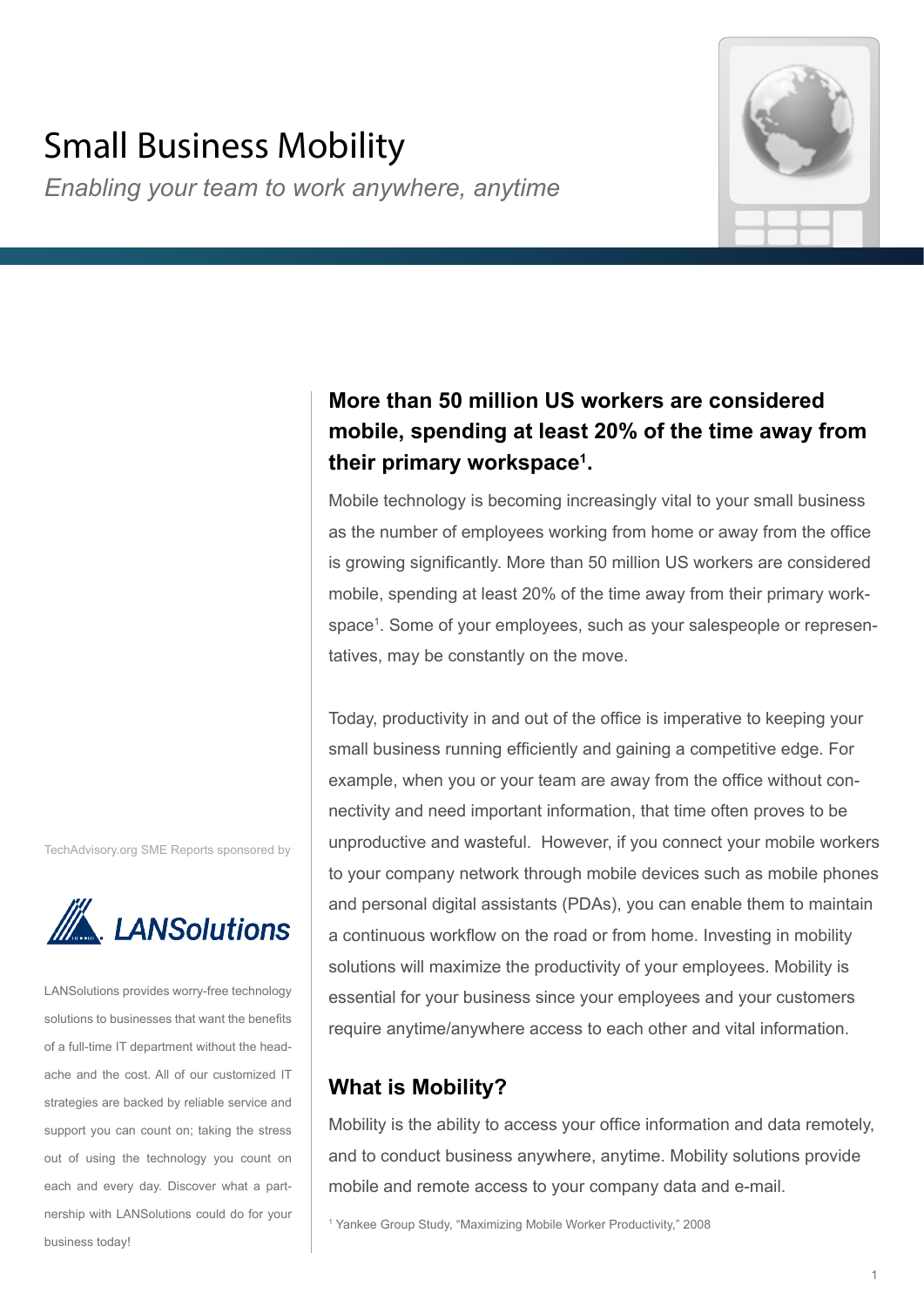### **How Can Your Small Business "Go Mobile"?**

Today's technology offers a broad array of solutions to the various mobility needs of your small business. One of the areas your employees can greatly benefit from is wireless technology solutions. There are three main wireless technologies in use today: Wi-Fi (Wireless Fidelity), Cellular Internet, and Bluetooth technology.

- Wi-Fi: Wireless Fidelity is the most widely used wireless technology.
- Cellular Technology: Includes technologies such as GPRS, (General Packet Radio Services), EV-DO (Evolution Data Optimized).
- Bluetooth: Used for short-range wireless connections (up to 10 metres). Bluetooth can be used for connecting your office computers, printers, and other peripherals.

To mobilize your business, you will need to connect your mobile devices such as cell phones, smartphones, personal digital assistants (PDAs), and wireless-enabled (Wi-Fi) laptops to your company network using any of these wireless technologies.

### **Mobile Devices for your business**

- **• Mobile Phones**–Your employees can use their mobile phones not only for voicemail and SMS, but for email also. Every Internet-enabled phone can provide your employees anytime/anywhere access to their mail. Most mobile phones connect through cellular technologies such as GPRS and EV-DO.
- **• Laptops**–Today most laptops (mobile PCs) have inbuilt wireless capabilities and can connect to internet using wireless technology called Wi-Fi (wireless fidelity). While on the road, they can locate public Wi-Fi "hotspots" and easily connect to your company intranet and access important informaion. These Wi-Fi hotspots have a wireless base station that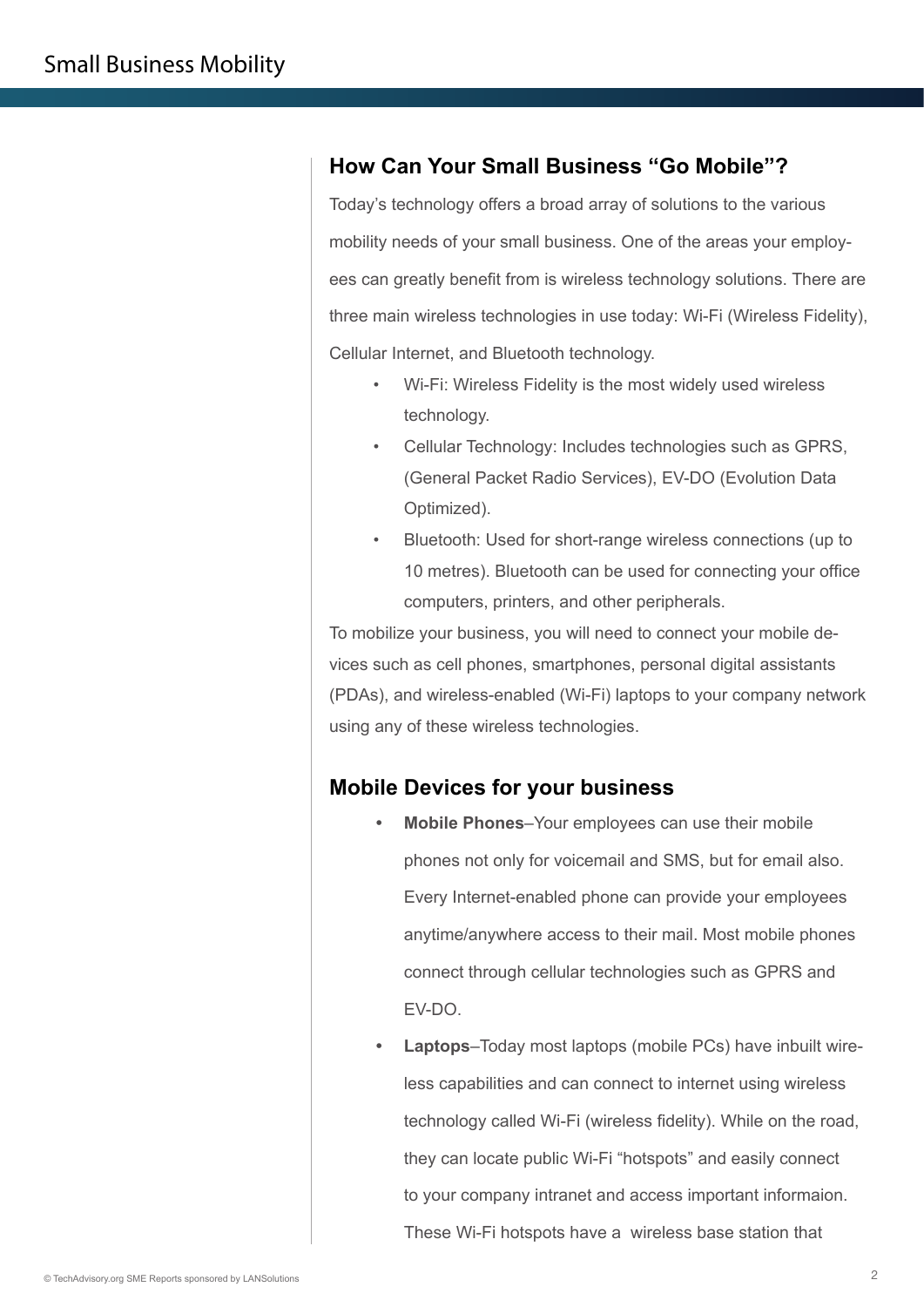"...Wainhouse Research1 has highlighted that collaboration solutions such as audio, video, and web conferencing are reducing the need for travel eliminating airfare, taxi, and hotel expenses.<sup>"</sup>

transmits signals to Wi-Fi-enabled devices.

- **• Personal Digital Assistants (PDAs) and Smartphones**–A PDA is a handheld computing device with a larger screen and many more advanced applications than most cell phones, and may or may not provide phone capability. A SmartPhone is basically a cell phone and PDA combined. Smartphones have advanced capabilities and PC-like functionality such as internet access, e-mail, faxing, and remote data transfers. Smartphones often come with a preinstalled operating system, such as the Windows Mobile, RIM BlackBerry, and the iPhone.
- **• Tablet PC/Pocket PC**–The Tablet PC and Pocket PC perform all of the functions of a mobile computer.

### **Impact of Mobility on Your Business**

Mobility can help small businesses like yours work more productively and effectively by improving communication and collaboration. Having mobile and remote access to your company information can give you a competitive advantage. There are a number of business benefits your company can realize by adopting the mobile solutions

- **• Maximize overall productivity**–If your mobile employees are given access to the same company information they have when they are in the office, this can significantly increase their productivity. Your employees can rely on their mobile devices to access vital information or databases while they are away, so time spent out of office or on road is not wasted, making them equally effective wherever they are located.
- **• Improved customer satisfaction**–A quick response to customers' e-mails and queries is essential as it can make the difference between winning and losing a contract. This can be a difficult task when you are out of the office, but with mobile computing devices you can respond almost instantly to urgent customer requests.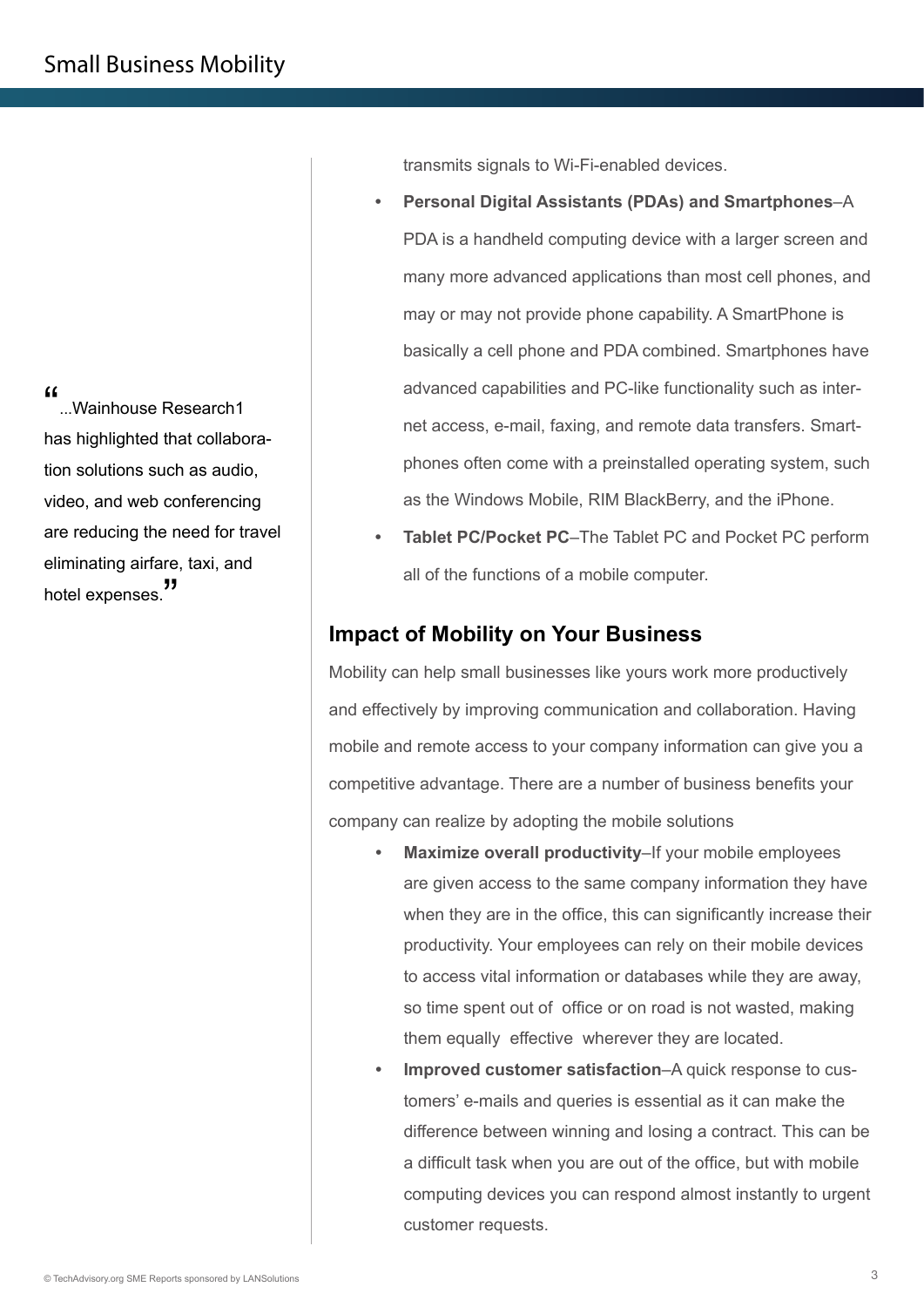- **• Better communication and collaboration**–Effective communication is essential for collaboration. Through mobile computing devices your employees can send and receive emails while on the go, resulting in better collaboration.
- **• Flexible work environments**–By providing your workers with mobile computing tools, you can create a more flexible environment for your employees and empower them to work from home or any other place they like.
- **• Creates a paperless environment**–With continuous access to network information and resources through mobile devices, the days of travelling with a heavy load of printed documents and files are gone. However, when printed documents are required, such as printing a contract for a client on the spot, you can print on demand with portable printers.

### **Emerging Trend among Small Businesses**

- Mobile devices in use–A study conducted by Nokia<sup>2</sup> has shown that mobile phones, laptops, and PDAs are the three most popular mobile devices used by employees of smaller companies in US.
- **• Business functions mobile devices are being used for** Research<sup>3</sup> has shown that a growing number of small businesses are deploying mobile devices not only for phone and voicemail. More than 80% of small and medium businesses (SMBs) enable their employees to check email via mobile devices and 64% use mobile devices for remote computing, and more than 50% SMBs enable employees to access applications and business data via mobile devices.
- **• Benefits of mobile technology to smaller companies**–More than 90% of smaller companies report that mobile technologies have provided more flexible environments to their employees by empowering them to work in the field, at home, and any